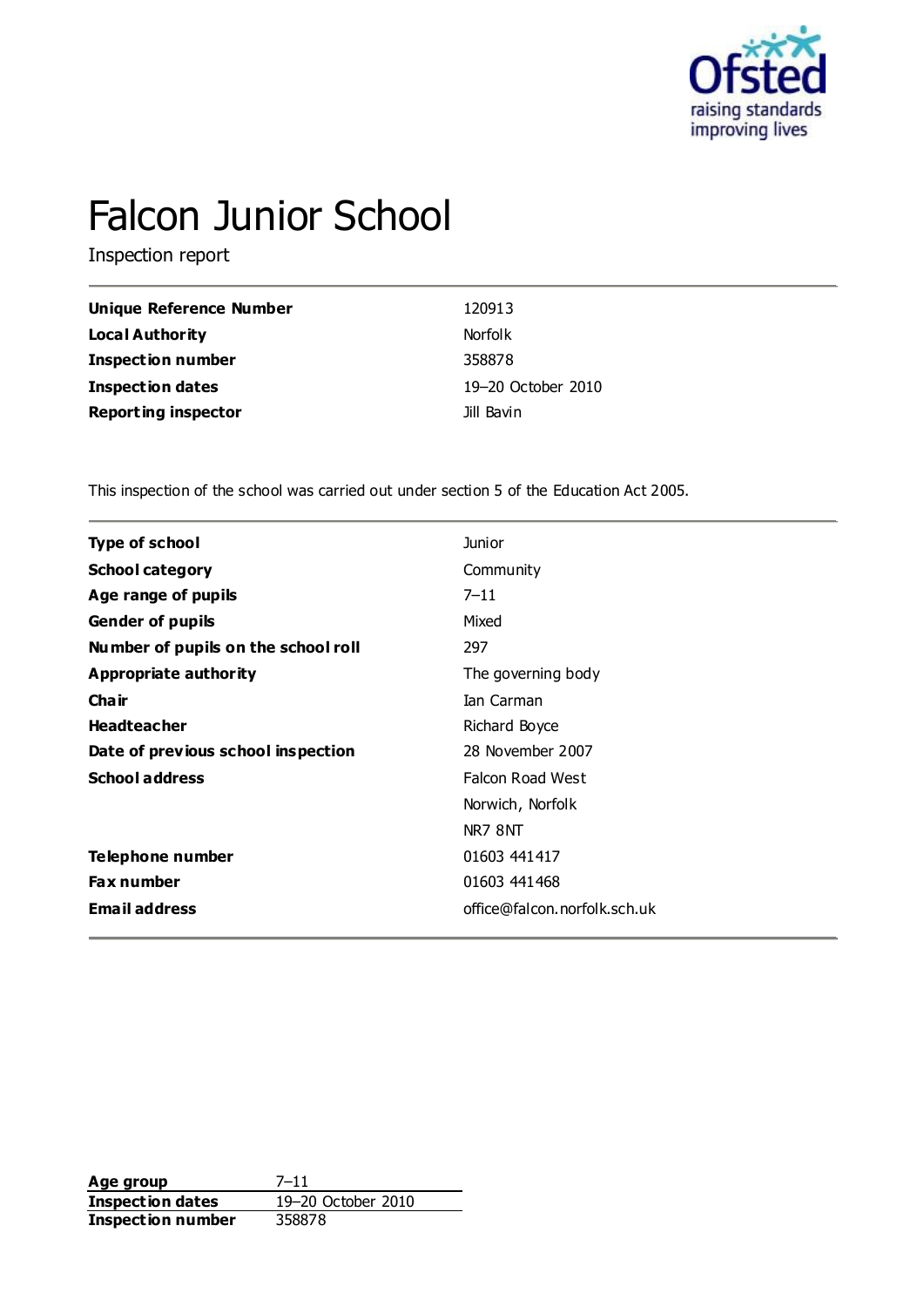The Office for Standards in Education, Children's Services and Skills (Ofsted) regulates and inspects to achieve excellence in the care of children and young people, and in education and skills for learners of all ages. It regulates and inspects childcare and children's social care, and inspects the Children and Family Court Advisory Support Service (Cafcass), schools, colleges, initial teacher training, work-based learning and skills training, adult and community learning, and education and training in prisons and other secure establishments. It assesses council children's services, and inspects services for looked after children, safeguarding and child protection.

Further copies of this report are obtainable from the school. Under the Education Act 2005, the school must provide a copy of this report free of charge to certain categories of people. A charge not exceeding the full cost of reproduction may be made for any other copies supplied.

If you would like a copy of this document in a different format, such as large print or Braille, please telephone 0300 1234 234, or email **[enquiries@ofsted.gov.uk](mailto:enquiries@ofsted.gov.uk)**.

You may copy all or parts of this document for non-commercial educational purposes, as long as you give details of the source and date of publication and do not alter the documentation in any way.

To receive regular email alerts about new publications, including survey reports and school inspection reports, please visit our website and go to 'Subscribe'.

Royal Exchange Buildings St Ann's Square Manchester M2 7LA T: 0300 1234 234 Textphone: 0161 618 8524 E: **[enquiries@ofsted.gov.uk](mailto:enquiries@ofsted.gov.uk)**

W: **[www.ofsted.gov.uk](http://www.ofsted.gov.uk/)**

© Crown copyright 2010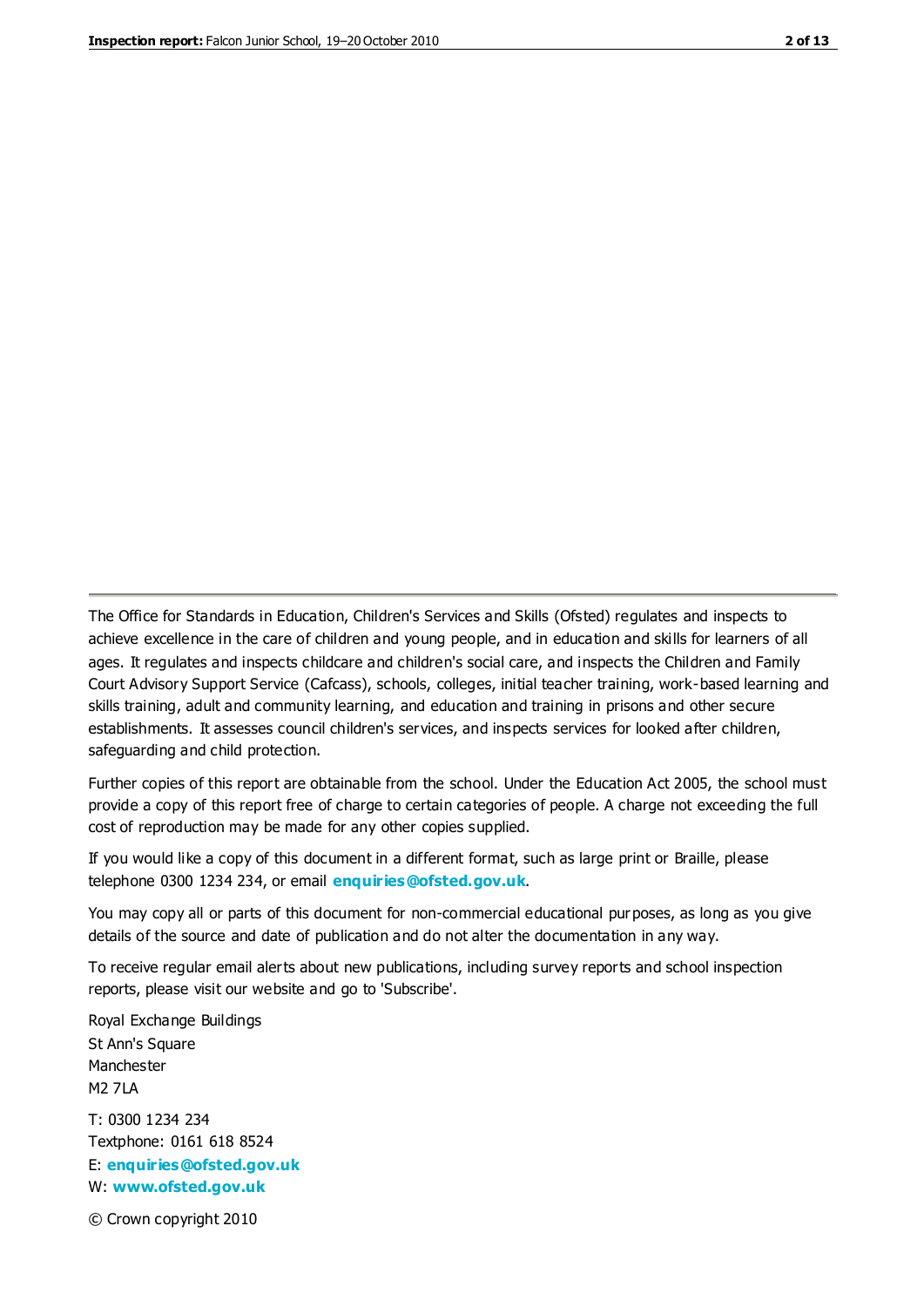# **Introduction**

This inspection was carried out by three additional inspectors. They observed 11 teachers and visited 19 lessons. Inspectors made five additional visits to classes to focus on marking and the progress made by pupils with special educational needs and/or disabilities and five other visits to classes to focus on cultural development. Additionally, the team met with members of the governing body, staff and pupils. They scrutinised a variety of documentation, including policies related to safeguarding, school development planning, monitoring and evaluation records, pupils' work in books and data about pupils' progress. Reponses to questionnaires from staff, pupils and 69 parents were analysed.

The inspection team reviewed many aspects of the school's work. It looked in detail at the following:

- $\blacksquare$  How effectively is the school raising pupils' achievement in writing?
- How has the school developed the curriculum to promote pupils' learning about British cultural diversity?
- $\blacksquare$  How has the school increased the challenge and accountability of staff since the previous inspection?

# **Information about the school**

The school is a little larger than the majority of schools in the primary phase, although the number of pupils on roll is falling. This reflects local demographic trends. Almost all pupils are of White British heritage and the proportion who speaks English as an additional language is much lower than the national average. The percentage of pupils with special educational needs and/or disabilities, including those with a statement of special educational needs, exceeds the national average. Most of these pupils have difficulties related to learning in key skills.

The school reorganised from a middle school to a junior school in September 2007. This means that the pupils currently in Year 6 are the first cohort to have joined the school in Year 3. A new headteacher joined the school in September 2008. At this time, a new senior leadership structure was established and a new Chair of the Governing Body appointed.

The school is currently working towards gaining national accreditation in recognition of its focus on information and communication technology.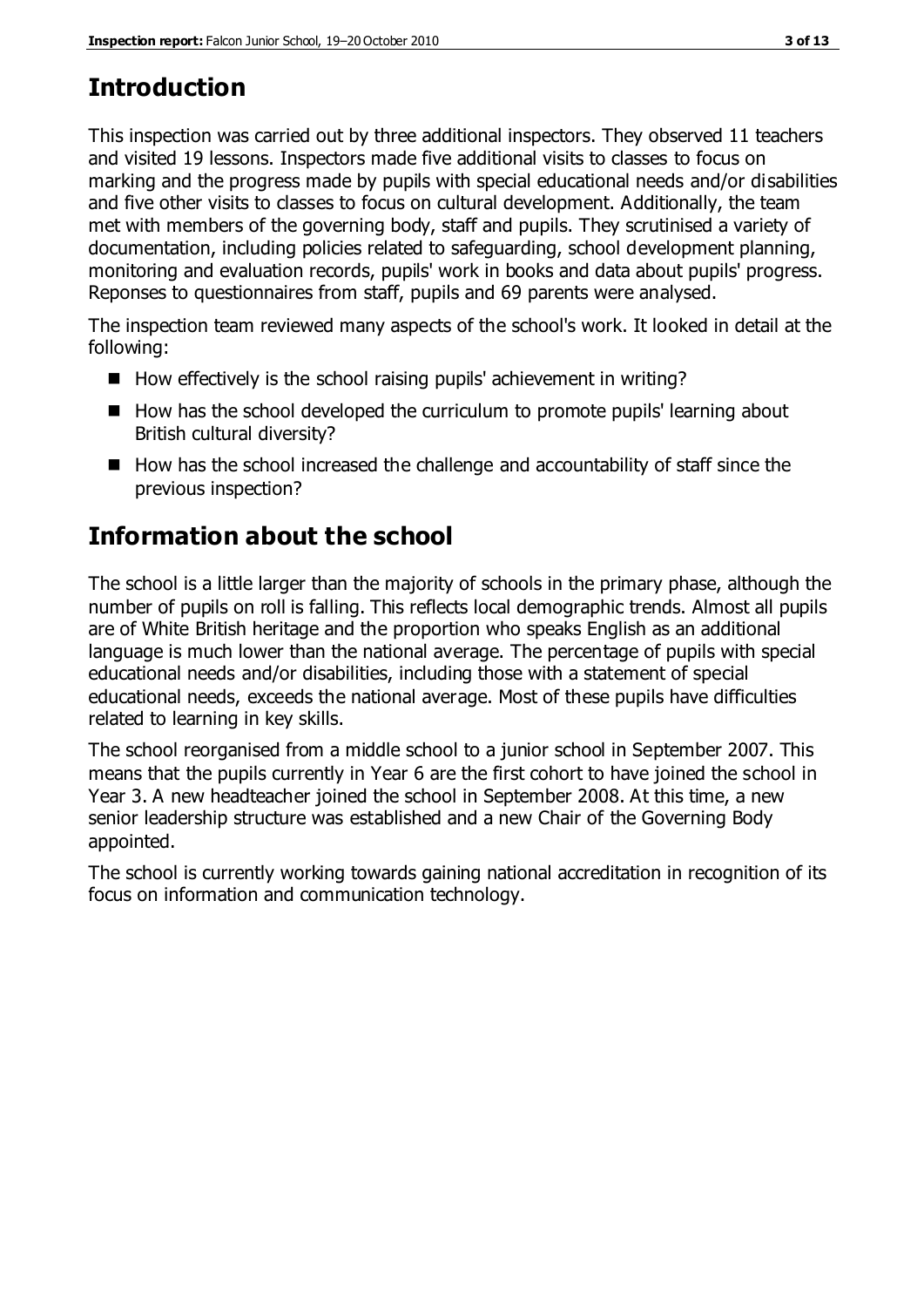# **Inspection judgements**

| Overall effectiveness: how good is the school?  |  |
|-------------------------------------------------|--|
| The school's capacity for sustained improvement |  |

#### **Main findings**

This is a satisfactory and improving school with a sound capacity for further improvement. Since the previous inspection, the school has developed a more interesting and relevant curriculum that contributes to pupils' enjoyment of school. This has also helped teachers to develop a wider range of teaching strategies. As a result, pupils have more opportunities than previously to use key skills in a variety of subjects. In spite of these improvements, the impact on pupils' achievement is at an early stage and the quality of teaching and the curriculum remain satisfactory. The rate of improvement and the effectiveness of curriculum development are constrained by inconsistencies in the quality of teaching. The level of challenge planned for pupils and the usefulness of marking varies. There are missed opportunities to share the features of the best literacy teaching and, in too many lessons, adults spend a disproportionate amount of time introducing the content and directing pupils. This limits time for independent work especially in relation to writing.

The headteacher, governing body and senior leadership team have an accurate understanding of the school's strengths and areas for development. Strategic planning for school improvement is, therefore, based on sensible priorities. The headteacher has successfully led school development by deploying staff more strategically than previously to make greater use of their strengths. The governing body has become increasingly organised and knowledgeable about pupils' learning. It is, therefore, supporting and challenging the headteacher more effectively than previously. There are established systems to check individual pupils' progress in reading, writing and mathematics. These systems, combined with clearer identification of staff responsibilities, provide a basis for holding teachers and managers to greater account. The school now holds a wealth of information about how well pupils are doing, which is shared between senior leaders, other staff and governors. Middle managers have begun to check pupils' progress in the subjects for which they are responsible. Nevertheless, there remains some confusion about how to interpret some of the information, which is not always collated and analysed effectively. Consequently, the governing body and staff at all levels lack precise information about different groups of pupils.

Current standards are broadly average, although the weakest area is pupils' writing. Boys, girls, those who speak English as an additional language, and pupils with special educational needs and/or disabilities, make satisfactory progress given their starting points. Those pupils who left the school recently, made satisfactory progress and attained broadly average standards in English, but below average standards in writing and above average standards in mathematics and science.

Improvements to the curriculum, consistently good pastoral care and good links with parents and carers contribute to the many good aspects of pupils' personal development.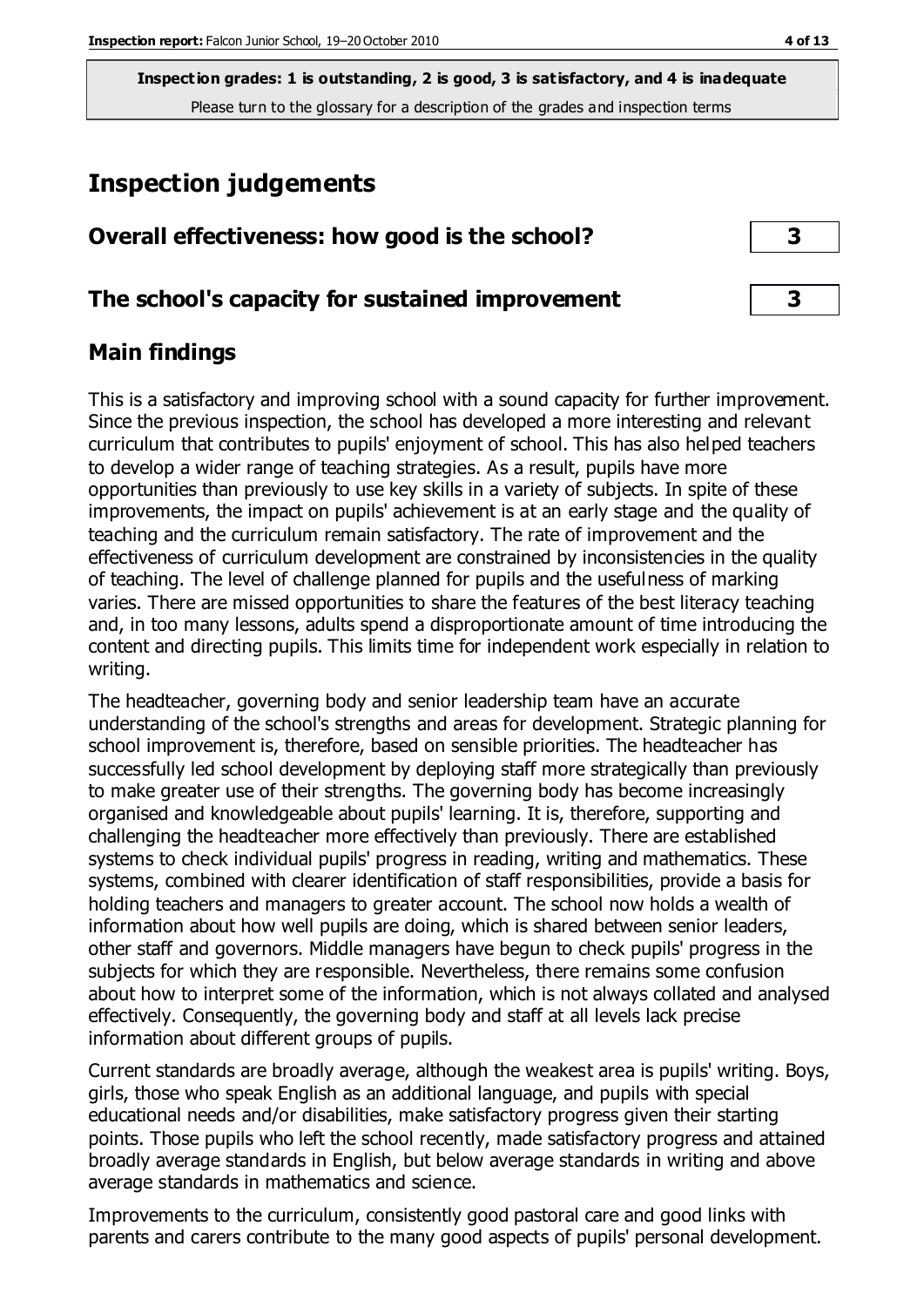Pupils' enjoyment of school is reflected in their above average attendance rates. They feel entirely secure in school and have a good understanding of how to make safe and healthy choices. Links with a wide range of communities beyond the school are limited. Nonetheless, pupils are commendably accepting of the diversity represented within their school. One pupil told the lead inspector that 'difference on the outside doesn't matter because we are all the same inside'.

## **What does the school need to do to improve further?**

- Raise attainment and improve pupils' progress in writing by:
	- increasing the consistency of helpful marking and suitably high levels of challenge for pupils
	- giving pupils more opportunities to write independently
	- $-$  sharing the features of the best literacy teaching in the school more systematically.
- Develop the role of the governing body and managers at all levels by providing them with the skills they need to analyse and use information about how well pupils are learning.
- Increase pupils' experience of a wider range of communities through direct links with other schools in the United Kingdom.
- About 40% of the school whose overall effectiveness is judged satisfactory may receive a monitoring visit by an Ofsted inspector before their next section 5 inspection.

#### **Outcomes for individuals and groups of pupils 3**

Pupils in Years 3 and 4 joined the school with broadly average standards in English, mathematics and science. They are making satisfactory progress and continue to work at the levels expected for their age. Mostly pupils concentrate well throughout lessons, although some pupils, including those with special educational needs and/or disabilities, at times struggle to listen throughout quite long introductions. Good behaviour contributes to good learning when pupils are enthused by links between subjects, such as history and art following a visit to Norwich Cathedral. Pupils demonstrate a good ability to make links in their learning when they are actively and practically involved. For example, they made good use of science during the practical part of a lesson designing pneumatic models. While satisfactory, learning is not accelerated when teachers do not challenge all groups of pupils fully in all parts of the lesson. On rare occasions, pupils do not make enough progress because introductions contain too many unconnected elements. Learning is exceptionally strong when pupils are actively involved in solving mathematical problems and have excellent opportunities to explain their strategies.

While pupils welcome responsibilities that enable them to support the positive school ethos, they make a more limited contribution to communities beyond the local area. Pupils demonstrate their appreciation of non-material values, for example through responding to and writing their own poetry about the natural world. Older pupils demonstrate empathy in writing about children's experience of the Second World War. They are curious about the world around them, respectful of views that differ from their own, and have a good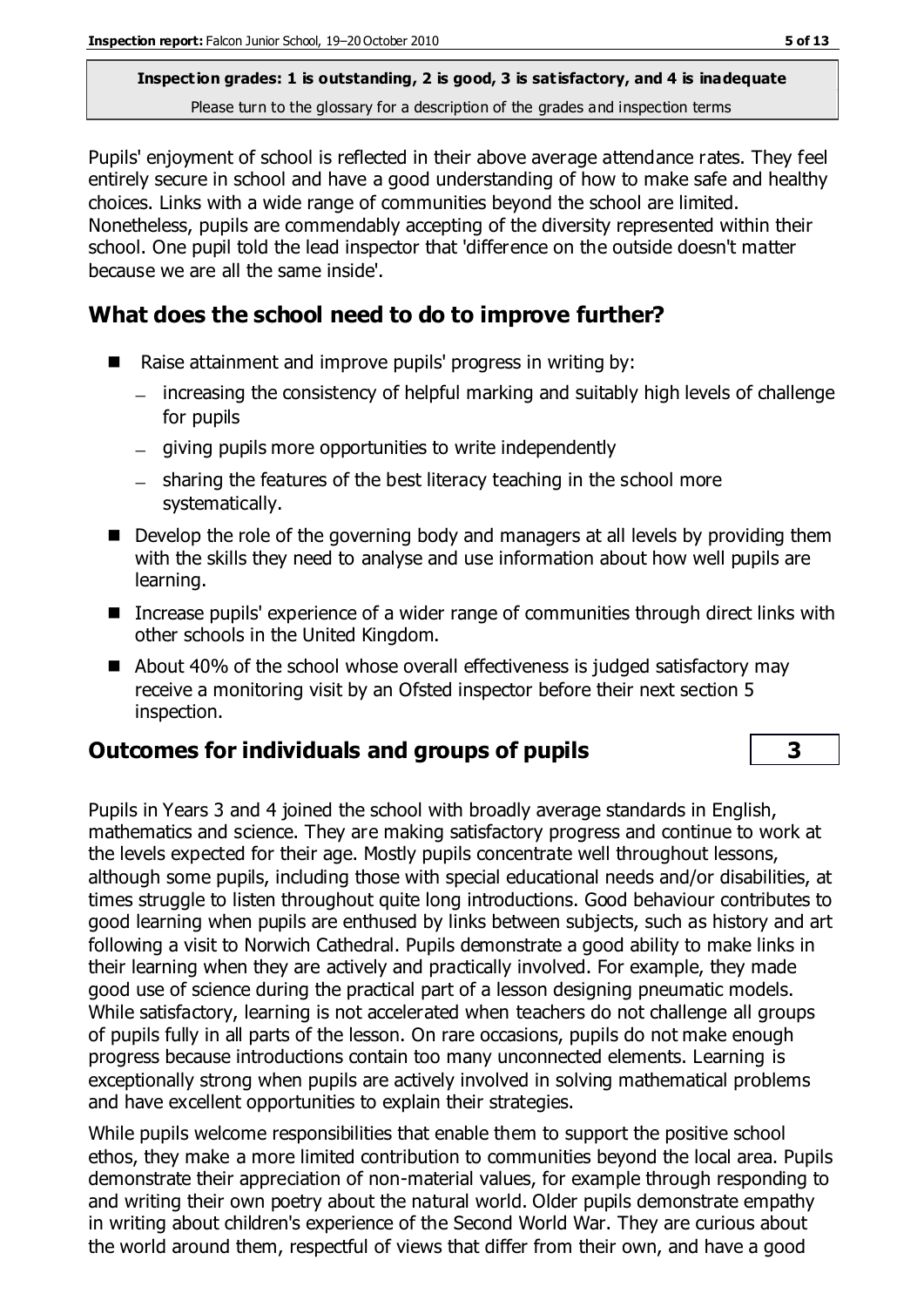understanding for their age about different religions. They have a strong sense of right and wrong which they apply to environmental issues and to their relationships with each other.

These are the grades for pupils' outcomes

| Pupils' achievement and the extent to which they enjoy their learning                                                     | 3              |
|---------------------------------------------------------------------------------------------------------------------------|----------------|
| Taking into account:<br>Pupils' attainment <sup>1</sup>                                                                   | 3              |
| The quality of pupils' learning and their progress                                                                        | 3              |
| The quality of learning for pupils with special educational needs and/or disabilities<br>and their progress               | 3              |
| The extent to which pupils feel safe                                                                                      | $\overline{2}$ |
| Pupils' behaviour                                                                                                         | $\mathbf{2}$   |
| The extent to which pupils adopt healthy lifestyles                                                                       | $\overline{2}$ |
| The extent to which pupils contribute to the school and wider community                                                   | 3              |
| The extent to which pupils develop workplace and other skills that will contribute to<br>their future economic well-being | 3              |
| Taking into account:<br>Pupils' attendance <sup>1</sup>                                                                   | $\mathcal{P}$  |
| The extent of pupils' spiritual, moral, social and cultural development                                                   | 2              |

<sup>1</sup> The grades for attainment and attendance are: 1 is high; 2 is above average; 3 is broadly average; and 4 is low

#### **How effective is the provision?**

In all lessons seen, relationships between staff and pupils were good. This strength underpins positive and effective behaviour management. Teachers have secure subject knowledge which enables them to introduce new ideas clearly. They make good use of technology to add interest for pupils. Planning routinely identifies modified tasks and/or levels of support for pupils of different abilities. These strengths are undermined when the pace of lessons, while satisfactory, is too slow to accelerate learning. The quality of marking varies widely in its usefulness in helping pupils to identify the next steps in their learning. Similarly, strategies to encourage pupils to extend their writing vary considerably from class to class. Teaching assistants are mostly deployed effectively, usually supporting pupils who are experiencing difficulties, although they do not always give pupils with special educational needs and/or disabilities enough opportunity to work independently.

There is a good balance of artistic and sporting events in the curriculum. Reflecting the school's work to gain accreditation in this area, pupils make satisfactory use of computer technology for research to support their learning in a variety of subjects. They are enthusiastic about their PowerPoint presentations related to energy conservation. Work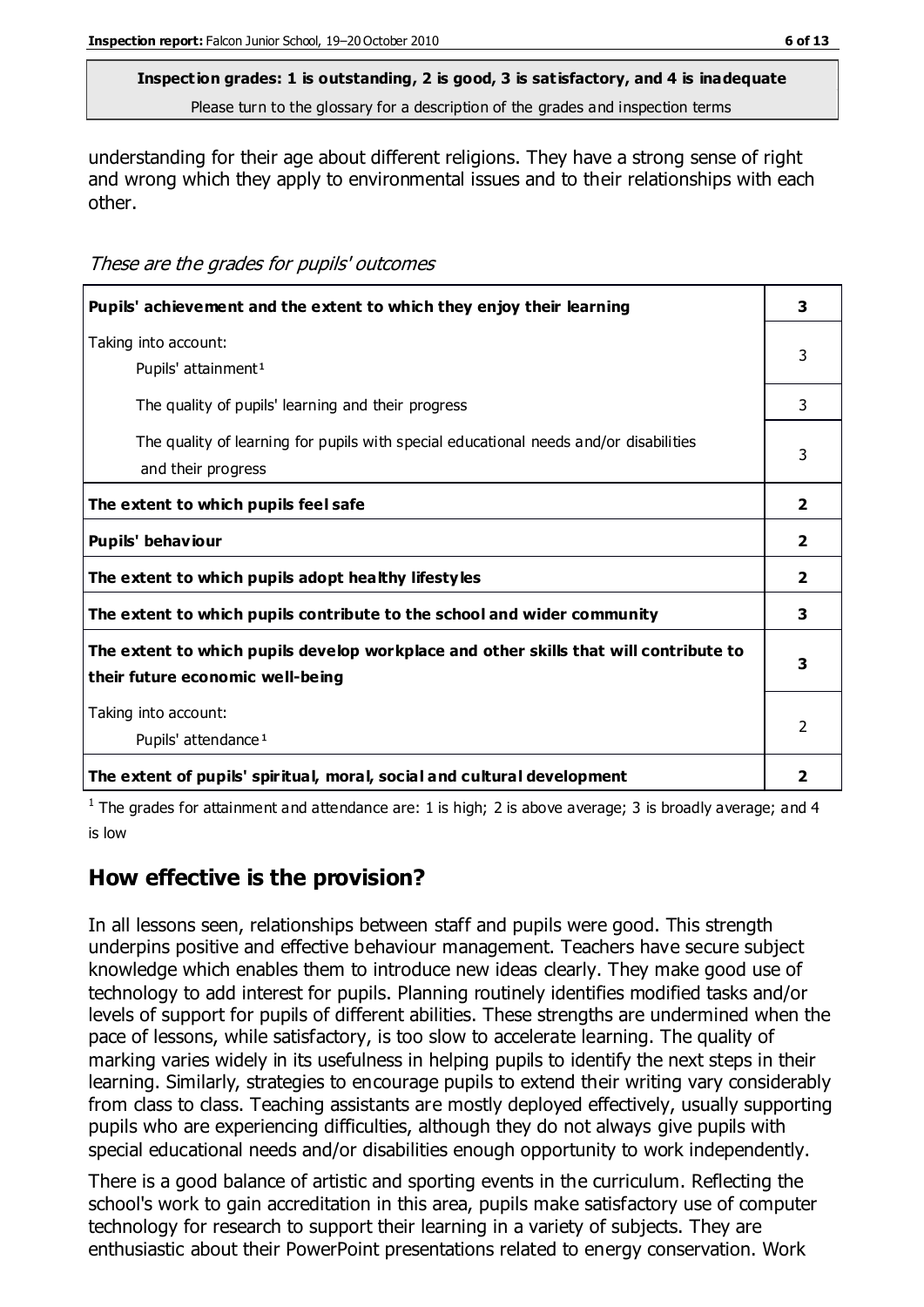that enriches pupils' personal development is well established in the curriculum. Pupils spoke enthusiastically to inspectors about the recent 'food fest' event that had involved practical work to develop understanding of healthy foods linked to different religions.

Several of the positive comments from parents and carers commended the school's good level of pastoral care. Comments such as 'a genuinely caring atmosphere', 'my son has flourished' are representative of several views. The school can point to examples of individual pupils who overcome significantly difficult circumstances to make good gains socially and emotionally. This arises from the school's flexible response to meeting their needs, and close liaison with parents and carers and other professionals.

| The quality of teaching                                                                                    |  |
|------------------------------------------------------------------------------------------------------------|--|
| Taking into account:<br>The use of assessment to support learning                                          |  |
| The extent to which the curriculum meets pupils' needs, including, where relevant,<br>through partnerships |  |
| The effectiveness of care, guidance and support                                                            |  |

These are the grades for the quality of provision

### **How effective are leadership and management?**

The headteacher gives the school a strong steer for improvement and senior colleagues and the governing body have embraced greater responsibility to provide increasingly effective support and challenge. It is too soon for the full impact of this to be seen in accelerated academic achievement for pupils. Middle managers recognise that, while they have begun to monitor progress and standards in their subjects, this work is at an early stage. The school uses its information about pupils' progress satisfactorily to promote equality of opportunity for pupils. The analysis of information to set challenging targets for different groups of pupils is at a very early stage of development.

At the time of the inspection, safeguarding procedures were good. The school adopts recommended good practice. Policies and practice are regularly reviewed, often taking account of the views of parents and pupils. Most significantly, staff successfully promote in pupils a good level of understanding of how to keep themselves safe.

Community cohesion is promoted satisfactorily. The school has an accurate understanding of its social context and has begun to evaluate what it is doing well and what needs to be developed. The school recognises its responsibility for preparing its mostly White British pupils for ethnic and cultural diversity. It successfully fosters positive attitudes and is now beginning to identify possible links with other schools and communities in the United Kingdom. The school maintains good links with parents and carers and involves them effectively in key school developments. These have included projects to improve pupils' behaviour in the recent past and more recent initiatives to ease pupils' transition into school in Year 3 and into secondary education.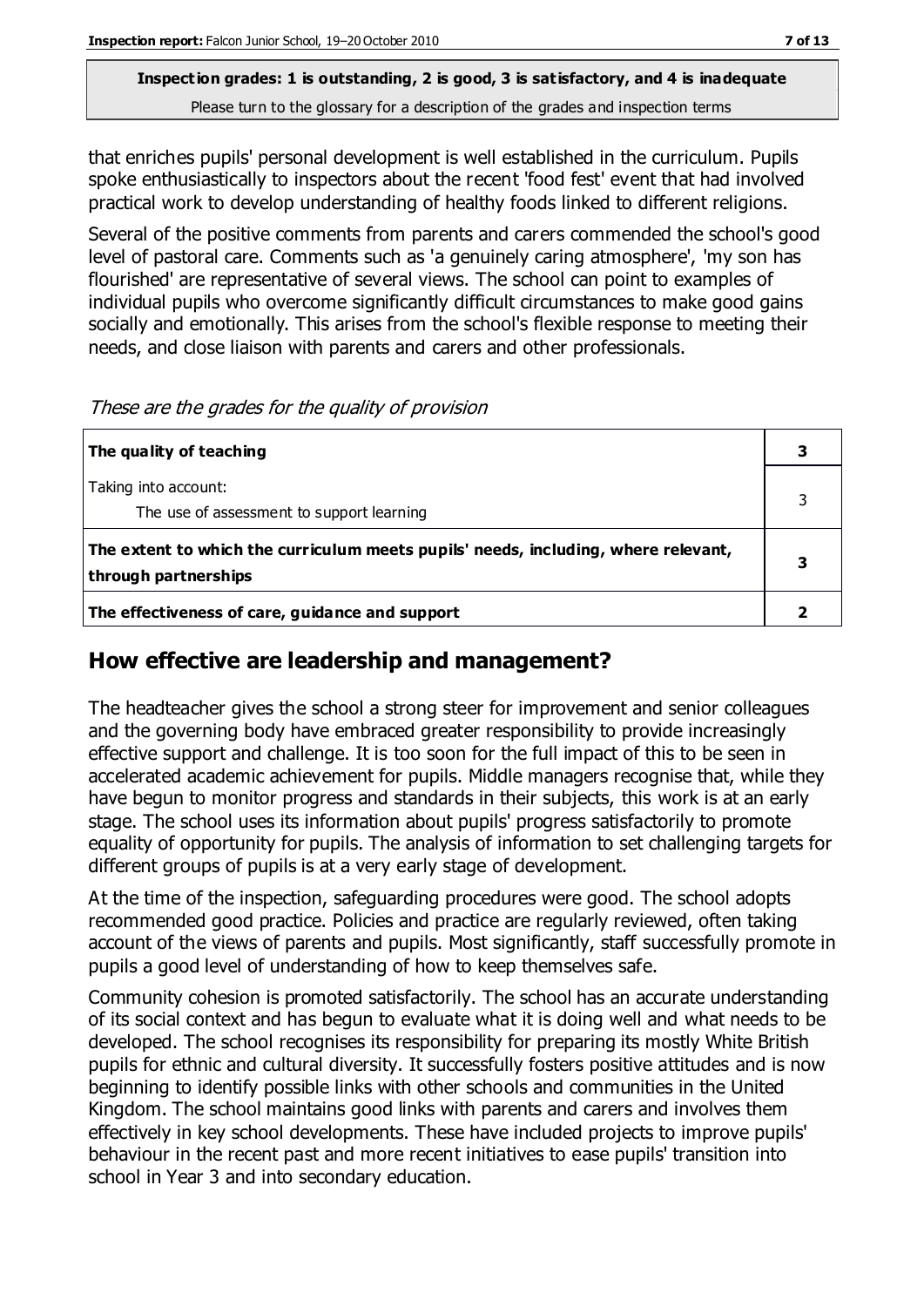**Inspection grades: 1 is outstanding, 2 is good, 3 is satisfactory, and 4 is inadequate**

Please turn to the glossary for a description of the grades and inspection terms

These are the grades for leadership and management

| The effectiveness of leadership and management in embedding ambition and driving<br><b>improvement</b>                                                           | 3            |
|------------------------------------------------------------------------------------------------------------------------------------------------------------------|--------------|
| Taking into account:<br>The leadership and management of teaching and learning                                                                                   | 3            |
| The effectiveness of the governing body in challenging and supporting the<br>school so that weaknesses are tackled decisively and statutory responsibilities met | 3            |
| The effectiveness of the school's engagement with parents and carers                                                                                             | 2            |
| The effectiveness of partnerships in promoting learning and well-being                                                                                           | 3            |
| The effectiveness with which the school promotes equality of opportunity and tackles<br>discrimination                                                           | 3            |
| The effectiveness of safeguarding procedures                                                                                                                     | $\mathbf{2}$ |
| The effectiveness with which the school promotes community cohesion                                                                                              | 3            |
| The effectiveness with which the school deploys resources to achieve value for money                                                                             | 3            |

#### **Views of parents and carers**

Fewer parents and carers returned questionnaires than is typical in most primary schools. A few had concerns related to communication with the school and how well it deals with unacceptable behaviour. A very few had concerns about their children's progress. The vast majority of parents and carers were happy with the school's work overall and there was unanimous appreciation of how well the school keeps pupils safe and helps them to be healthy. The inspection endorses parents' and carers' positive views. It found communication with parents and carers to be good, behaviour to be dealt with effectively and progress to be satisfactory.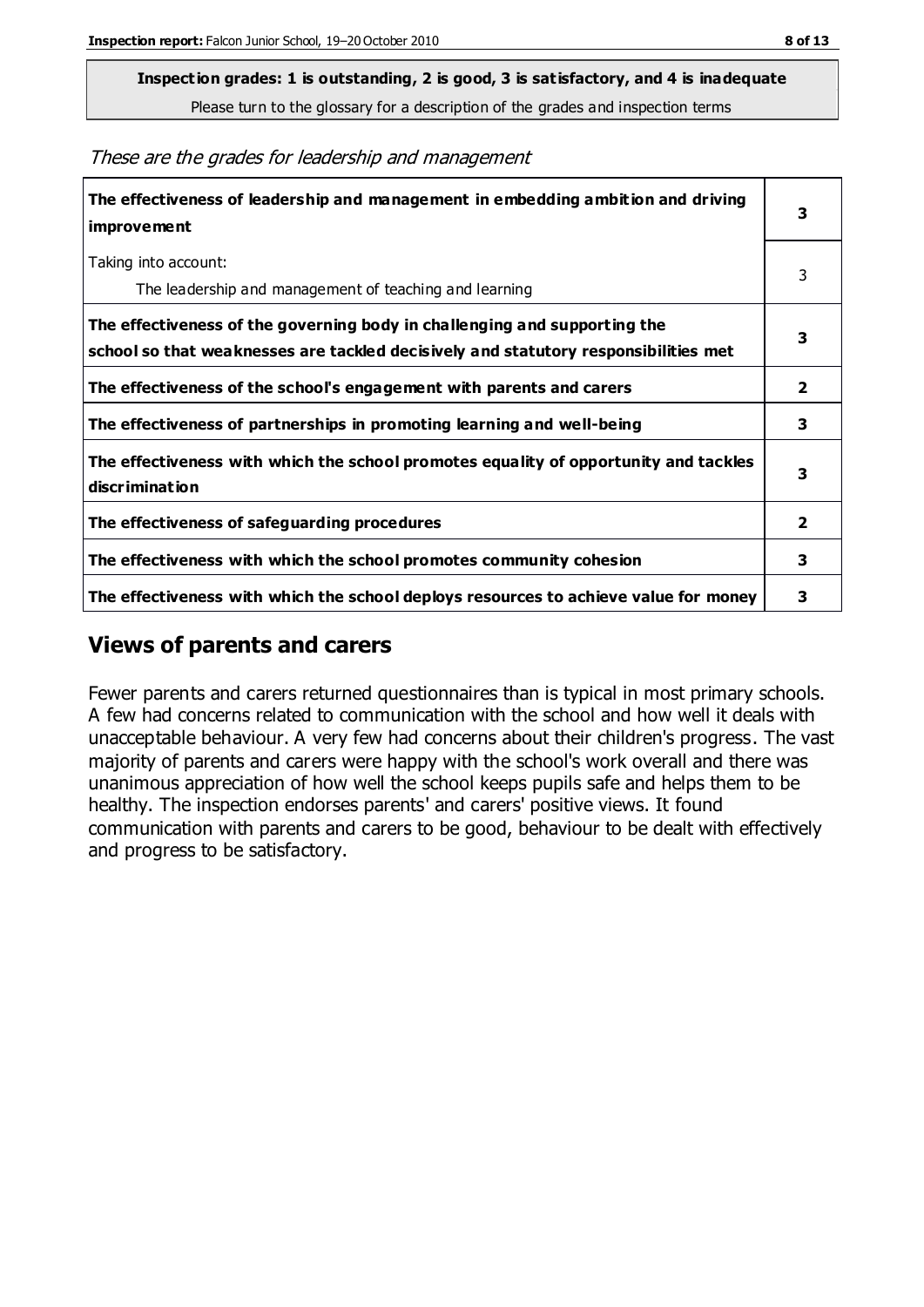#### **Responses from parents and carers to Ofsted's questionnaire**

Ofsted invited all the registered parents and carers of pupils registered at Falcon Junior School to complete a questionnaire about their views of the school.

In the questionnaire, parents and carers were asked to record how strongly they agreed with 13 statements about the school. The inspection team received 69 completed questionnaires by the end of the on-site inspection. In total, there are 297 pupils registered at the school.

| <b>Statements</b>                                                                                                                                                                                                                                       | agree        | <b>Strongly</b> | Agree        |               | <b>Disagree</b> |                | <b>Strongly</b><br>disagree |               |
|---------------------------------------------------------------------------------------------------------------------------------------------------------------------------------------------------------------------------------------------------------|--------------|-----------------|--------------|---------------|-----------------|----------------|-----------------------------|---------------|
|                                                                                                                                                                                                                                                         | <b>Total</b> | $\frac{0}{0}$   | <b>Total</b> | $\frac{0}{0}$ | <b>Total</b>    | $\frac{0}{0}$  | <b>Total</b>                | $\frac{0}{0}$ |
| My child enjoys school                                                                                                                                                                                                                                  | 33           | 48              | 33           | 48            | 3               | $\overline{4}$ | $\mathbf 0$                 | $\mathbf 0$   |
| The school keeps my child<br>safe                                                                                                                                                                                                                       | 38           | 55              | 31           | 45            | 0               | 0              | 0                           | $\mathbf 0$   |
| My school informs me about<br>my child's progress                                                                                                                                                                                                       | 26           | 38              | 38           | 55            | $\mathbf{1}$    | $\mathbf{1}$   | $\mathbf 0$                 | 0             |
| My child is making enough<br>progress at this school                                                                                                                                                                                                    | 19           | 28              | 44           | 64            | $\overline{2}$  | 3              | 1                           | 1             |
| The teaching is good at this<br>school                                                                                                                                                                                                                  | 30           | 43              | 36           | 52            | 0               | 0              | 0                           | $\mathbf 0$   |
| The school helps me to<br>support my child's learning                                                                                                                                                                                                   | 21           | 30              | 43           | 62            | 1               | $\mathbf{1}$   | $\mathbf 0$                 | $\mathbf 0$   |
| The school helps my child to<br>have a healthy lifestyle                                                                                                                                                                                                | 29           | 42              | 38           | 55            | 0               | $\mathbf 0$    | $\mathbf 0$                 | $\mathbf 0$   |
| The school makes sure that<br>my child is well prepared for<br>the future (for example<br>changing year group,<br>changing school, and for<br>children who are finishing<br>school, entering further or<br>higher education, or entering<br>employment) | 28           | 41              | 35           | 51            | $\mathbf 0$     | $\mathbf{0}$   | $\mathbf 0$                 | $\mathbf 0$   |
| The school meets my child's<br>particular needs                                                                                                                                                                                                         | 25           | 36              | 41           | 59            | 1               | $\mathbf{1}$   | $\mathbf{1}$                | 1             |
| The school deals effectively<br>with unacceptable behaviour                                                                                                                                                                                             | 18           | 26              | 43           | 62            | $\overline{2}$  | 3              | 1                           | $\mathbf{1}$  |
| The school takes account of<br>my suggestions and concerns                                                                                                                                                                                              | 25           | 36              | 36           | 52            | 3               | 4              | 0                           | 0             |
| The school is led and<br>managed effectively                                                                                                                                                                                                            | 32           | 46              | 34           | 49            | $\mathbf{1}$    | $\mathbf{1}$   | $\mathbf 0$                 | $\mathbf 0$   |
| Overall, I am happy with my<br>child's experience at this<br>school                                                                                                                                                                                     | 35           | 51              | 32           | 46            | $\mathbf{1}$    | $\mathbf{1}$   | $\mathbf 0$                 | $\mathbf 0$   |

The table above summarises the responses that parents and carers made to each statement. The percentages indicate the proportion of parents and carers giving that response out of the total number of completed questionnaires. Where one or more parents and carers chose not to answer a particular question, the percentages will not add up to 100%.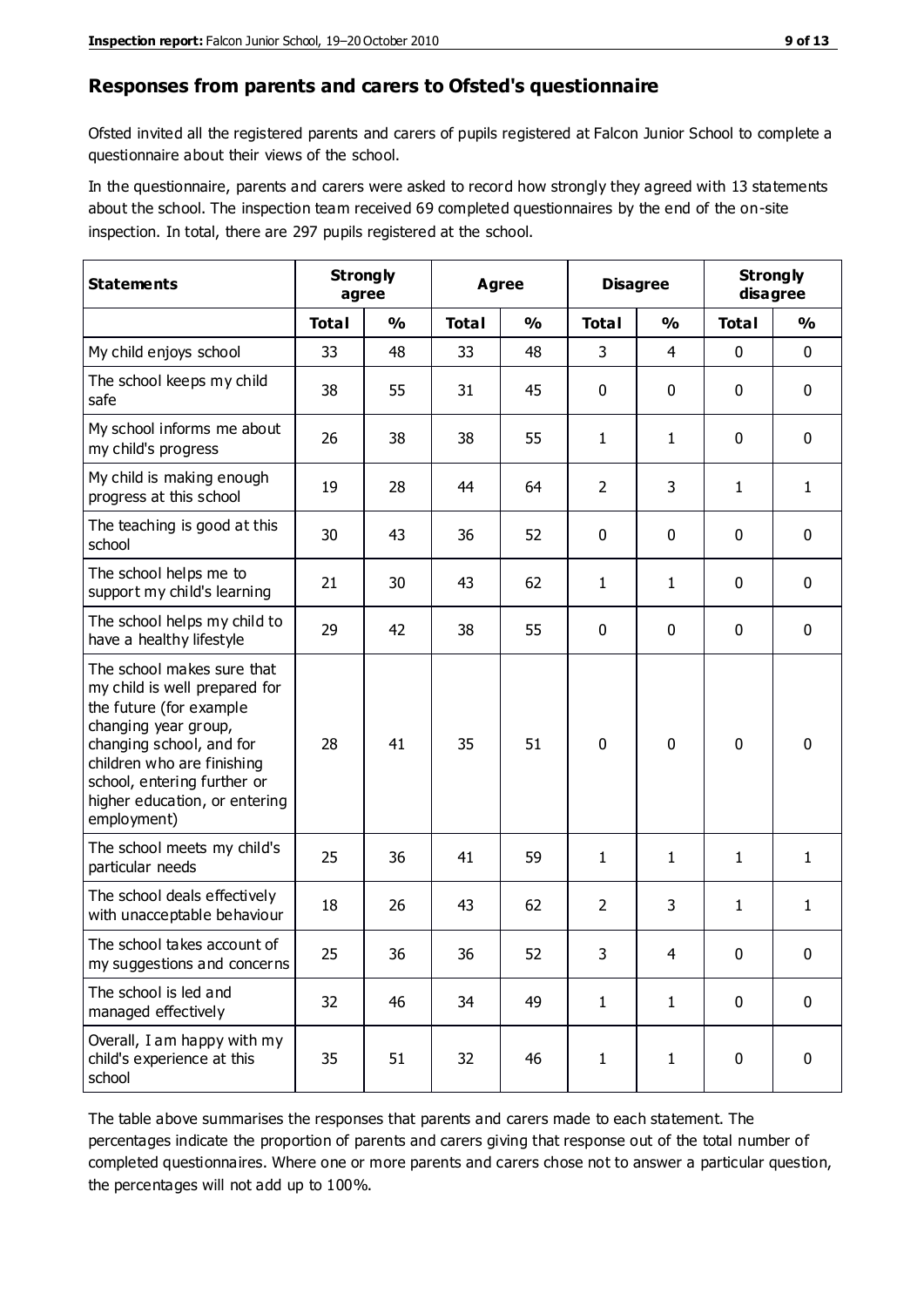# **Glossary**

| Grade   | <b>Judgement</b> | <b>Description</b>                                                                                                                                                                                                            |
|---------|------------------|-------------------------------------------------------------------------------------------------------------------------------------------------------------------------------------------------------------------------------|
| Grade 1 | Outstanding      | These features are highly effective. An outstanding school<br>provides exceptionally well for all its pupils' needs.                                                                                                          |
| Grade 2 | Good             | These are very positive features of a school. A school that<br>is good is serving its pupils well.                                                                                                                            |
| Grade 3 | Satisfactory     | These features are of reasonable quality. A satisfactory<br>school is providing adequately for its pupils.                                                                                                                    |
| Grade 4 | Inadequate       | These features are not of an acceptable standard. An<br>inadequate school needs to make significant improvement<br>in order to meet the needs of its pupils. Ofsted inspectors<br>will make further visits until it improves. |

#### **What inspection judgements mean**

#### **Overall effectiveness of schools**

|                       | Overall effectiveness judgement (percentage of schools) |      |                     |                   |
|-----------------------|---------------------------------------------------------|------|---------------------|-------------------|
| <b>Type of school</b> | <b>Outstanding</b>                                      | Good | <b>Satisfactory</b> | <b>Inadequate</b> |
| Nursery schools       | 58                                                      | 36   | 4                   | 2                 |
| Primary schools       | 8                                                       | 43   | 40                  | 9                 |
| Secondary schools     | 10                                                      | 35   | 42                  | 13                |
| Sixth forms           | 13                                                      | 39   | 45                  | 3                 |
| Special schools       | 33                                                      | 42   | 20                  | 4                 |
| Pupil referral units  | 18                                                      | 40   | 29                  | 12                |
| All schools           | 11                                                      | 42   | 38                  | 9                 |

New school inspection arrangements were introduced on 1 September 2009. This means that inspectors now make some additional judgements that were not made previously.

The data in the table above are for the period 1 September 2009 to 31 March 2010 and are the most recently published data available (see **[www.ofsted.gov.uk](http://www.ofsted.gov.uk/)**). Please note that the sample of schools inspected during the autumn and spring terms 2009/10 was not representative of all schools nationally, as weaker schools are inspected more frequently than good or outstanding schools.

Percentages are rounded and do not always add exactly to 100. Secondary school figures include those that have sixth forms, and sixth form figures include only the data specifically for sixth form inspection judgements.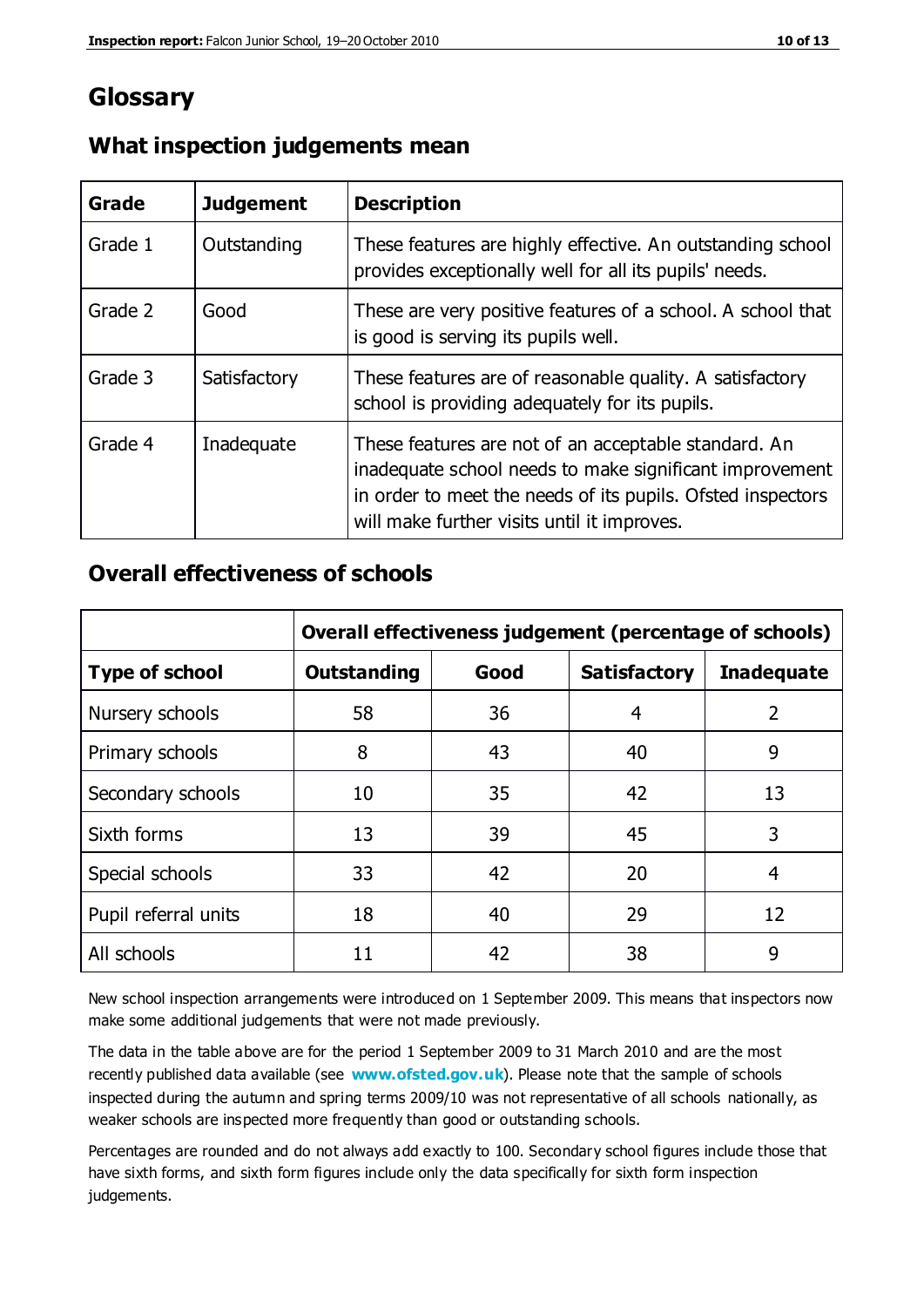# **Common terminology used by inspectors**

| Achievement:               | the progress and success of a pupil in their learning,<br>development or training.                                                                                                                                                          |  |  |
|----------------------------|---------------------------------------------------------------------------------------------------------------------------------------------------------------------------------------------------------------------------------------------|--|--|
| Attainment:                | the standard of the pupils' work shown by test and<br>examination results and in lessons.                                                                                                                                                   |  |  |
| Capacity to improve:       | the proven ability of the school to continue<br>improving. Inspectors base this judgement on what<br>the school has accomplished so far and on the quality<br>of its systems to maintain improvement.                                       |  |  |
| Leadership and management: | the contribution of all the staff with responsibilities,<br>not just the headteacher, to identifying priorities,<br>directing and motivating staff and running the school.                                                                  |  |  |
| Learning:                  | how well pupils acquire knowledge, develop their<br>understanding, learn and practise skills and are<br>developing their competence as learners.                                                                                            |  |  |
| Overall effectiveness:     | inspectors form a judgement on a school's overall<br>effectiveness based on the findings from their<br>inspection of the school. The following judgements,<br>in particular, influence what the overall effectiveness<br>judgement will be. |  |  |
|                            | The school's capacity for sustained<br>improvement.                                                                                                                                                                                         |  |  |
|                            | Outcomes for individuals and groups of pupils.                                                                                                                                                                                              |  |  |
|                            | The quality of teaching.                                                                                                                                                                                                                    |  |  |
|                            | The extent to which the curriculum meets<br>pupils' needs, including, where relevant,<br>through partnerships.                                                                                                                              |  |  |
|                            | The effectiveness of care, guidance and<br>support.                                                                                                                                                                                         |  |  |
| Progress:                  | the rate at which pupils are learning in lessons and<br>over longer periods of time. It is often measured by<br>comparing the pupils' attainment at the end of a key                                                                        |  |  |

stage with their attainment when they started.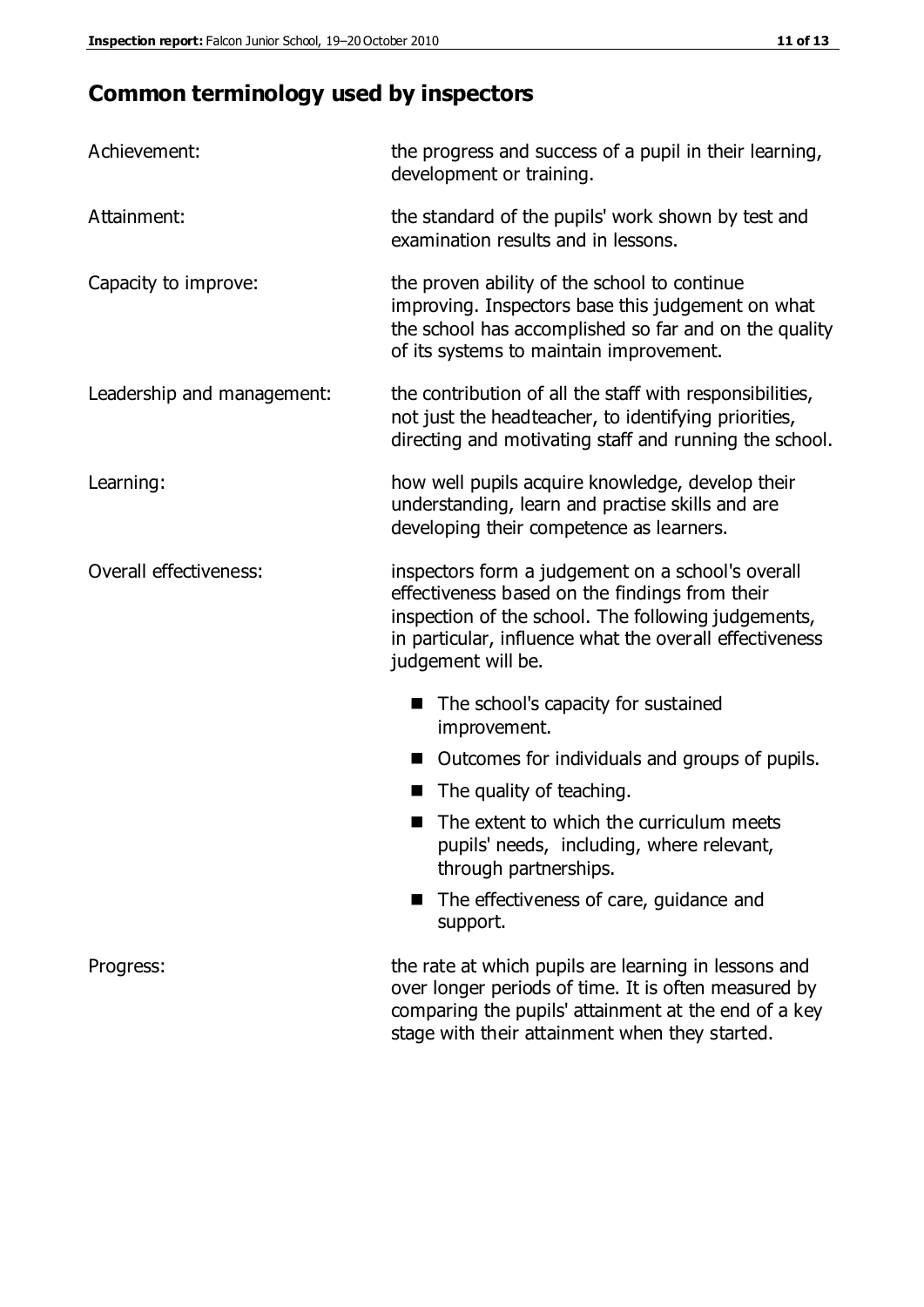#### **This letter is provided for the school, parents and carers to share with their children. It describes Ofsted's main findings from the inspection of their school.**

21 October 2010

#### Dear Pupils

#### **Inspection of Falcon Junior School, Norwich NR7 8NT**

Thank you for being so friendly and helpful when we visited your school before your halfterm holiday. A special thank you goes to all those of you who met with us and shared your ideas and your work.

We found that your school is satisfactory which means it does some things well and is still working to improve other things. Some of the best things about your school include how much you enjoy being there. You attend school more regularly than many children of your age. This helps you to make the steady progress that is expected of you in English, mathematics and science. You behave well in lessons and around school. This contributes to everyone feeling safe, which is also helped by you learning how to make safe and healthy choices. You are interested in, and respectful of, people who hold different beliefs from yourself or who look different from yourself. This helps the school to be a happy and harmonious community. You know that staff care about you and are confident that you can turn to them for help.

The governing body, the headteacher and staff want to keep making your school even better. We have asked them to focus on helping you to become even better writers, by giving you more opportunities to write independently; by making sure that marking is always helpful, and that work is hard enough for you in all parts of the lesson. We have asked the governing body and all staff to make sure they understand all the information they hold about how well you are doing, so they can use it to help you even more. We have also asked them to give you more opportunities to learn about a variety of faiths and cultures through making links with schools in parts of the United Kingdom that are different from Sprowston.

You can help by continuing to attend and behave so well. Also, you can help by aiming high with your writing and telling teachers sensibly if you think you could meet even greater challenges. We wish you well in the future.

Yours sincerely

Jill Bavin Lead inspector